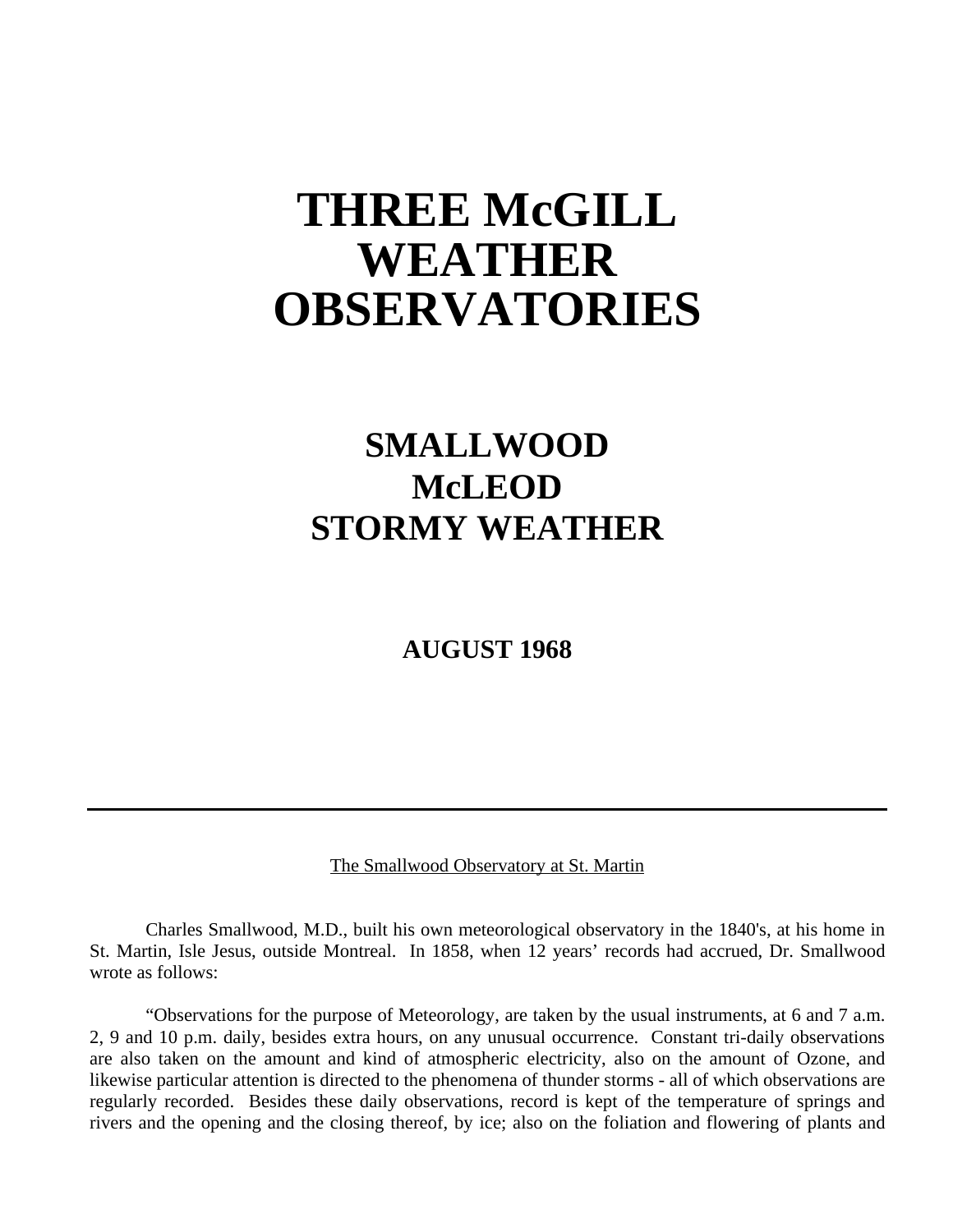trees, and the periodic appearance of animals, birds, fishes and insects, besides the usual observations on auroras, haloes, meteors, zodiacal light, and any remarkable atmospheric disturbances.

Many of the instruments, are self-registering and to some the photographic process may be applied, being constructed for that purpose."

Two wood engravings show the Smallwood Observatory and the disposition of its equipment as described in 1858. Regarding the external view, the small wooden building faces north, and comment can be related to the letters on the engraving.



(C) The thermometers for measuring air temperature and the dry and wet bulb thermometers for humidity are on the north wall, shaded from sun and rain. They have occupied the same position for some years, four feet above the ground, and have been verified twice a year. On summer evenings, of course, the north end of a house is in sunshine. The shading of the thermometers from this evening sun is provided by screens of Venetian blinds on either side of the building, at B.

(A) For measurement of solar radiation, another thermometer is set out from the southern end, its bulb kept blackened with Indian ink.

(D) An opening runs along the ridge of the rood allowing use of a transit telescope inside the building for time from the stars. Shutters cover this opening when it is not in use.

(E) The rain gauge has a receiver 13 inches in diameter twenty feet above the soil. A recording device inside the building shows the beginning and ending of the rain and the amount of precipitation. There is a separate snow-gauge, placed at ground level in an open space. The amount of snow is measured in such a way that it can be reduced to the corresponding amount of water. The wind is recorded continuously both as to speed and direction.

(F) Is the rotating wind-velocity shaft surmounted by three hemispherical metal cups. These are similar in construction to those of the Reverend Dr. Robinson of Armagh, in the northern part of Ireland. The other rotating shaft, at (I), coming down from the large weather vane, gives the wind direction.

At (G) is an eighty-foot mast. A copper lantern is raised to the top of this mast by the cord at (H), for measurements of atmospheric electricity. (The flame of the lantern provides the ionisation around the lantern needed so that an electric current can be exchanged between the atmosphere and the lantern.)

At (J) a conducting wire leads down to a gold leaf electroscope and three electrometers. The Volta's electrometer, Dr. Smallwood notes, may be rendered self-registering with great facility, by the photographic process.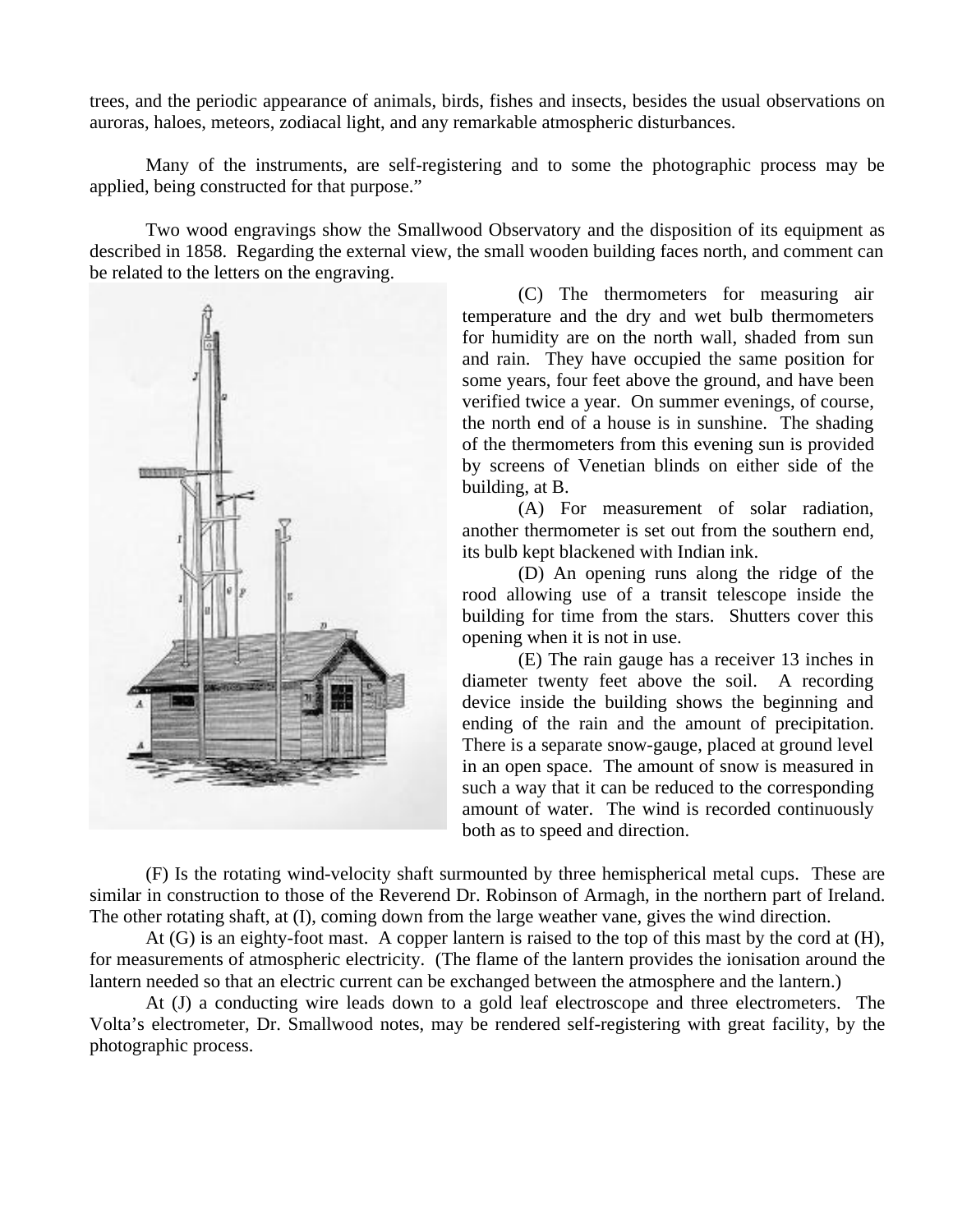

Dr. C. Smallwood - 1872

The inside of the observatory is shown in plan. Here (A) is the rather large recording machine for the anemometer. (B) is the transit telescope, under that opening along the ridge of the roof. C, D, E, F are all parts of the atmospheric-electricity measuring system. Small (e) is a spark-discharging apparatus with an index playing over a graduated scale, to measure during thunderstorms the force of the electric fluid by the length of the spark.

A visiting committee commented that the whole of this apparatus is the result of Dr. Smallwood's own handicraft. That the whole arrangements of the little room are a signal proof how much a man may do unaided and how well he can effect an object, when thrown entirely on his own resources. The committee took particular note of (T), an iron rod beneath the surface of the ground, connected with the spark discharger to ensure safety. They could not avoid a reflection in this context on an unfortunate Mr. Richman. One presumes that the unfortunate Richman had lacked any such grounding device. H, I, J, K are barometers. (L) is a quadrant and artificial horizon, (M) a microscope for ascertaining forms of snow-crystals. (O) is a chemical ozonometer: one ounce of starch boiled in distilled water, with 10 grains of Iodide of Potassium added, spread on sized paper, which is found better than bibulous or unsized paper. One piece of this paper is mounted at (O), another at the top of the mast, for comparison. Concerning ozone, a paper published by Dr. Smallwood is quite closely *au courant* today.

IN 1856 Dr. Smallwood, M.D. of the University of London, received an honorary Ll.D. from McGill and an appointment as Professor of Meteorology. This was honorary too, in the sense that no salary went with it.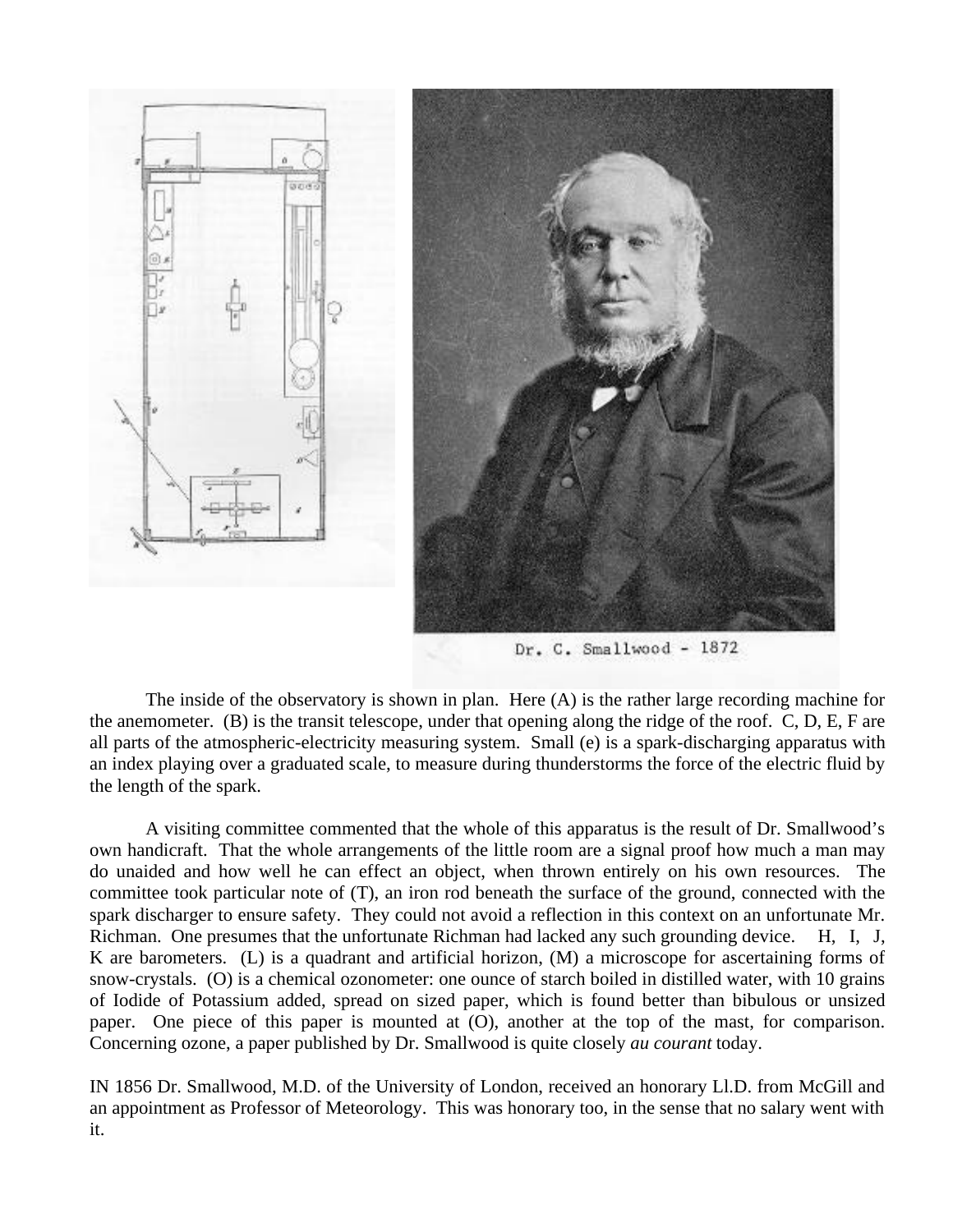Just a few years later it was proposed by the President of the Grand Trunk Railway that there be an observatory in Montreal, and that the University might offer a sight. All the American railways were proposing observatories in those days, astronomical observatories to provide reliable time-keeping. Dr. Smallwood's meteorological observatory already was taking this time service seriously. In addition to the transit instrument, there was also a seven-inch achromatic telescope, eleven-inch focus. Already, wires from the Montreal telegraph had been laid into the Smallwood Observatory, to connect it with the principal places in the United States.

## The McLeod Observatory on Carleton Road

In 1862 Dr. Smallwood offered to move his instruments, meteorological and astronomical, to the University. Before the year was out the stone tower of the McGill observatory had been built, at a cost of about \$2000.

Dr. Smallwood was then in late middle age. In the decade remaining to him he continued active, embodying in the McGill Observatory the qualities of his personal establishment at St. Martin and implanting in younger minds the spirit of enquiry of the scientific observer. He died in 1873. The position of professor of Meteorology was allowed to lapse for eighty-eight years.

The work of the Observatory went on without a break, however, thanks to C.H. McLeod who was superintendent of the Observatory for forty years, while progressing in civil engineering, from newly graduating as a member of McGill's first graduating class in engineering, to Professor of Geodesy and Surveying, and Vice-Dean of Applied Science.



When McLeod was still an undergraduate, in the last years of Dr. Smallwood's life, the Canadian Meteorological Service commenced to set up a new comprehensive system of observing the weather and reporting it by telegraph to a central forecast office. At McGill, McLeod as an undergraduate was allowed to room in the McGill College building so that he could take observations at the required times at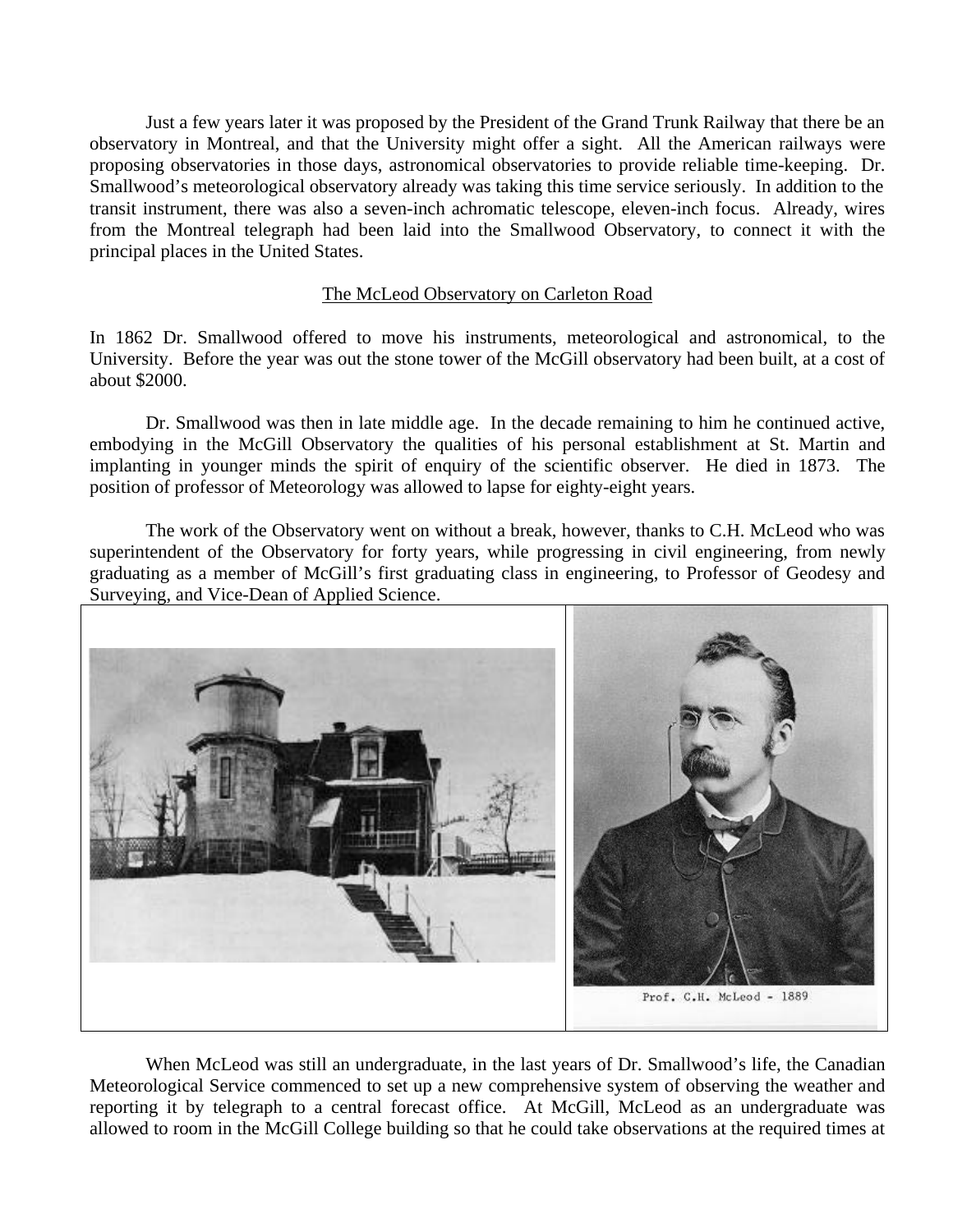the little observatory next door. A few months after McLeod's graduation Dr. Smallwood died, and Dr. Dawson asked the young graduate to take charge. Next year, McGill became a "chief station" in the new network connected directly to the telegraph, so that observations could be reported without delay every three hours.



Bunty McLeod became a solid citizen and a sound family man. A house was built, from the original little observatory back to Carleton Road, so that neither weather nor family need be neglected. Neither was, and so a few years later the roof of the house was lifted to incorporate an extra storey. Kirkland Mcleod was a member of the first family to be reared in that house. The Marshall children were the last. The whole building was torn down, a hundred years after the observatory proper was built.

Professor McLeod was a civil engineer. His first great achievement in the Observatory was to establish its exact longitude. For this you time the transit of the stars from two stations, far apart, against a single clock. In the 1880's McLeod borrowed telegraph lines to determine longitude in this way, relative to Harvard College. , In the 90's, he borrowed the Atlantic cable to determine it relative to Greenwich. Putting the two together, he was able to improve slightly the figures for Harvard itself, and so for the whole North American continent.

Professor McLeod's meteorological work was done in collaboration with successive Macdonald Professors of Physics. With Callendar, he studied the variation of soil temperature with depth. This was done not far from the present observing compound outside the Physics Building. With Howard Barnes, he measured the temperature difference between the observatory and the top of Mount Royal. They found changes in temperature at the Observatory that were anticipated by corresponding changes at the top of the mountain, anticipated by anything from 4 to 24 hours. This work was ahead of its time, detecting the passage of cold-fronts and warm-fronts before such things had been discovered or conceived.

Because of his work on longitude, McLeod was made a Fellow of the Royal Society of Canada, and his meteorological work with Barnes appears in its Transactions.

Professor McLeod died in 1917. For the next 30 years the activity of the Observatory was limited to continuing the two operational activities that he had instituted: the time service and the official weather observations. In 1963, the building was razed, to make way for the Stephen Leacock building, in which a plaque marks the sight and commemorates Mcleod's work. It seemed appropriate here to refer to the building erected in 1853 and razed just a century later as the McLeod Observatory, because it was he who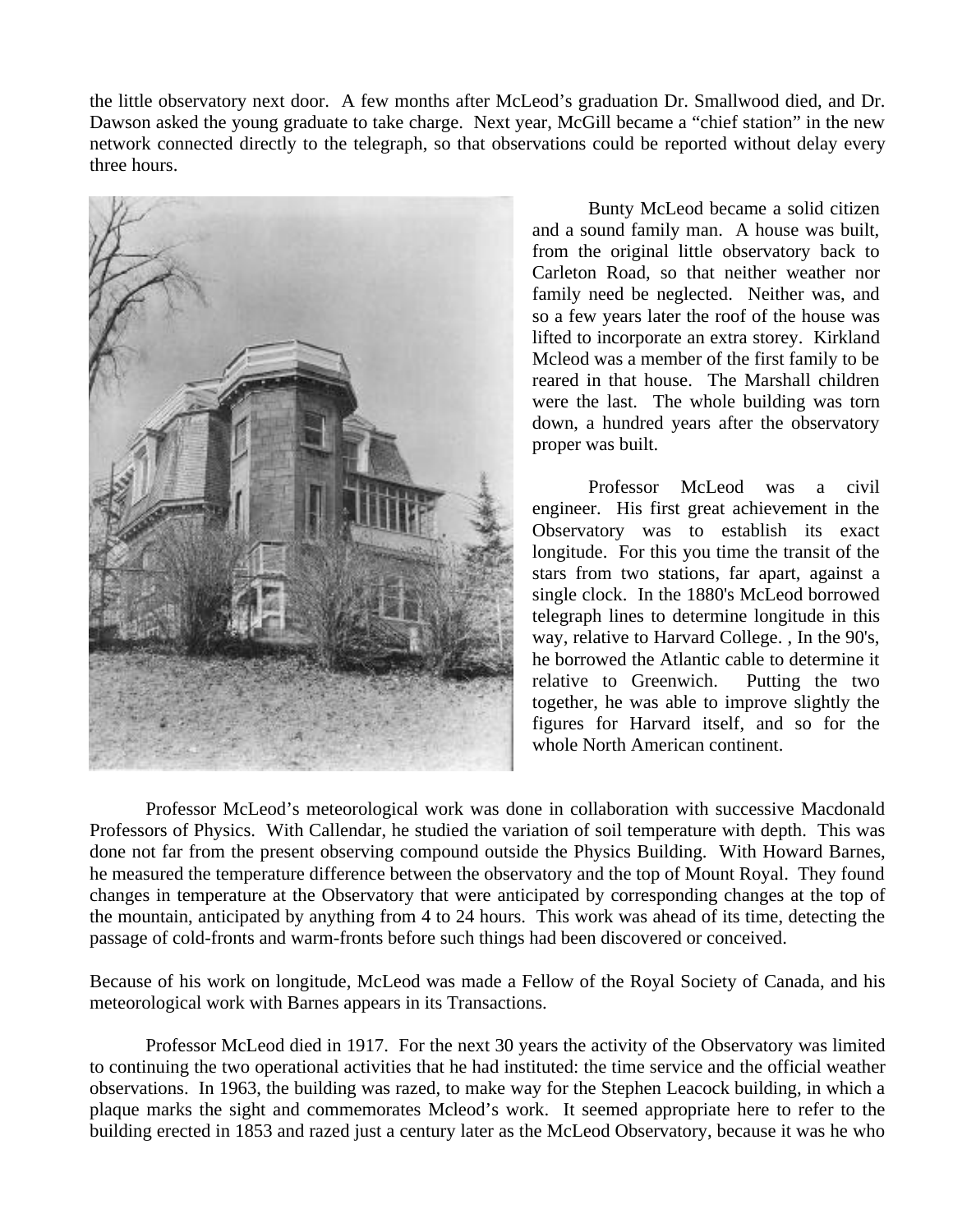instituted its important services, and it was with his scientific career that the building was intimately linked.

The McGill Weather Observatory continues active on the McGill campus, relocated in the Physics Building, equipped with new clocks and new weather sensors, and with renewed activity in research. It has moved with the times, to maintain a significant role in the downtown milieu and climate.



## The McGill Radar Weather Observatory

The Stormy Weather Group already has a weather radar that has met its requirements in many respects. Control and display equipment developed by the Group have been added to a CPS-9 weather radar, on loan from the United States Air Force since 1954. The result is a fully automated system that displays the three-dimensional structure of all the rain and snowstorms that pass. It does this on sets of upper-level maps repeated every few minutes. The maps appear in real time (practically) on facsimile paper, with seven shades of grey showing the intensity of the rain or snow. The maps are also recorded on archival film, and most research is done by analysing these maps some time after the event. Sensitivity is very good: rates of rainfall and snowfall down to 0.1 millimetres of water per hour are detected and recorded to a range of about 100 miles. Resolution is good by traditional standards, with a beamwidth of about one-degree.

The CPS-9 is wearing out; our mode of operation is easy on the mechanism, but the number of hours logged has become fantastic. Messrs. Seidenfuss and Claassen (the two senior technicians who maintain the set) have become full-time specialists in geriatrics. A replacement is needed, and the technicians will be happy to change their speciality.

The one change considered vital, in going to new equipment, was to change back from the 3.2 cm wavelength of the CPS-9 to the 10 cm wavelength with which we began 25 years ago. Use of the shorter wavelength had given the CPS-9 its excellent sensitivity and good resolution, but had introduced attenuation. In the course of its passage through a storm, the beam of radiation must be reduced at least a little bit, to yield the scattered-back radar signal. But at wavelength 3.2 cm, the reduction may be by a factor 100 or 1000 or even more. This results in a distorted picture, and correction for this distortion is not quite feasible. We have gone about as far as we can go with radar records of storms that are distorted in this way.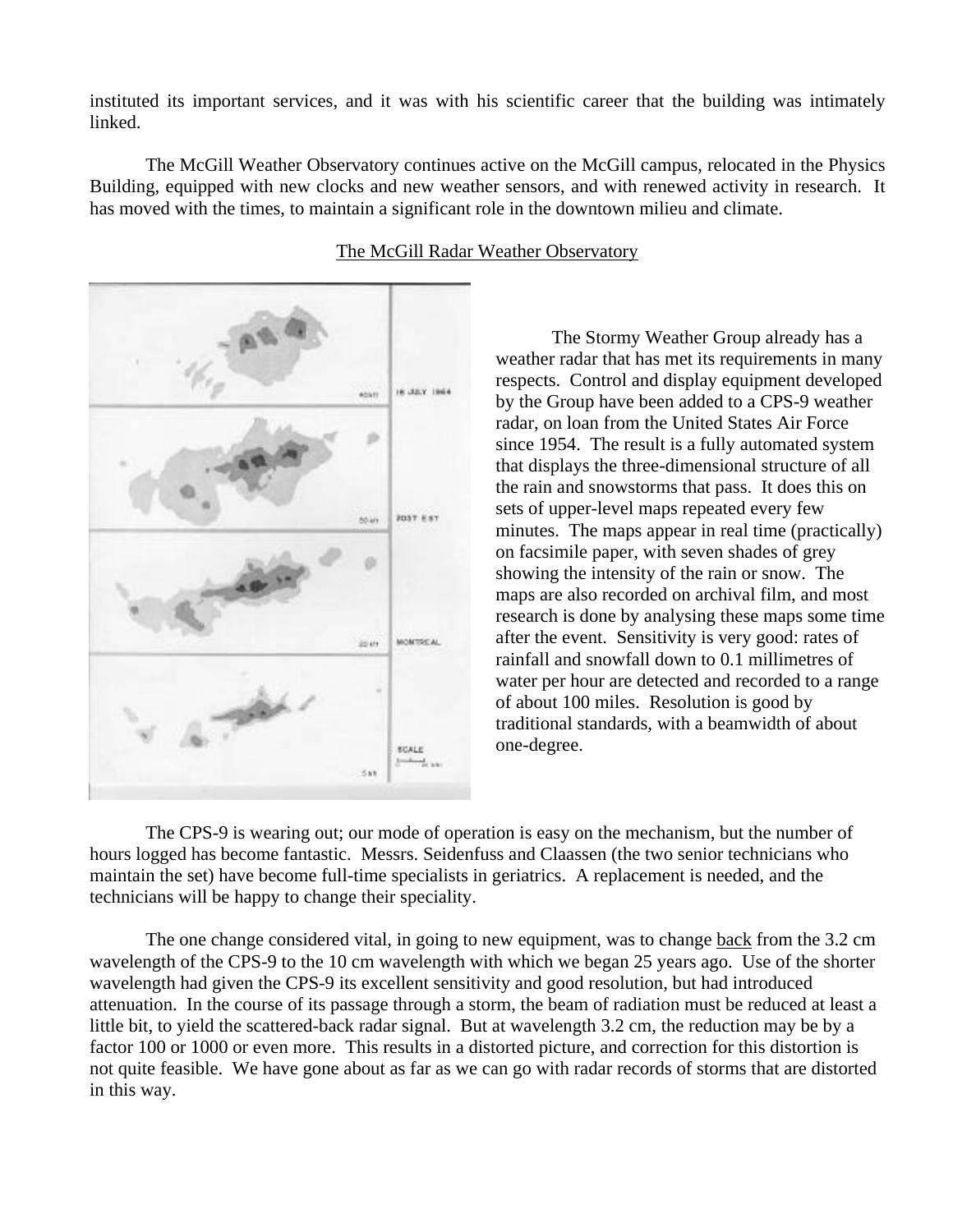

The new radar has been given an antenna three times as big, in linear extent, so that the beamwidth and related resolution of the CPS-9 will be maintained while the wavelength is made three times as long. With the larger antenna and a more powerful transmitter and a more sensitive receiver, the sensitivity too will be maintained, almost. The new antenna and its drive system are better as well as bigger, and they are covered by a radome so that the regular programmed motion is not disturbed by the wind.

The new FPS-18 transmitter, again on loan from the USAF, uses large Klystron tubes in place of the more compact magnetrons of the CPS-9. This makes it fit company for the maze of microwave communication links around and about Montreal. The more sophisticated Klystron circuits allow us to become more sophisticated in our storm studies too.

The new data-processing equipment is still being developed (by us, as was that used with the CPS-9). We aspire to magnetic recording on tapes and perhaps discs or drums, in place of photographic film. (Maintenance of rapid-access film processing has been quite a trail, especially since we depend quantitatively on the grey-scale of the film.) And we hope to improve on the present facsimile writing on paper, and possibly to use television monitors at the display output. Our output must be intelligible to computers, but we are insistent on there being outputs directly meaningful to people, too.

The pedestal of the new antenna rests on a platform at the top of an 86-foot tower, so that the beam is nicely above the treetops. The 48-foot radome is built in the same platform, with a walkway outside it that can be used for sky photography. The adjacent building has two storeys, the lower for equipment and the upper for research offices and data analysis. A word of thanks should go to the architect, Mr. George Eber. The Stormy Weather Group is grateful, also, to its own engineers, Mr. Ernest Ballantyne and Mr. Richard Fetter. Having installed the radar and made it work, they are now immersed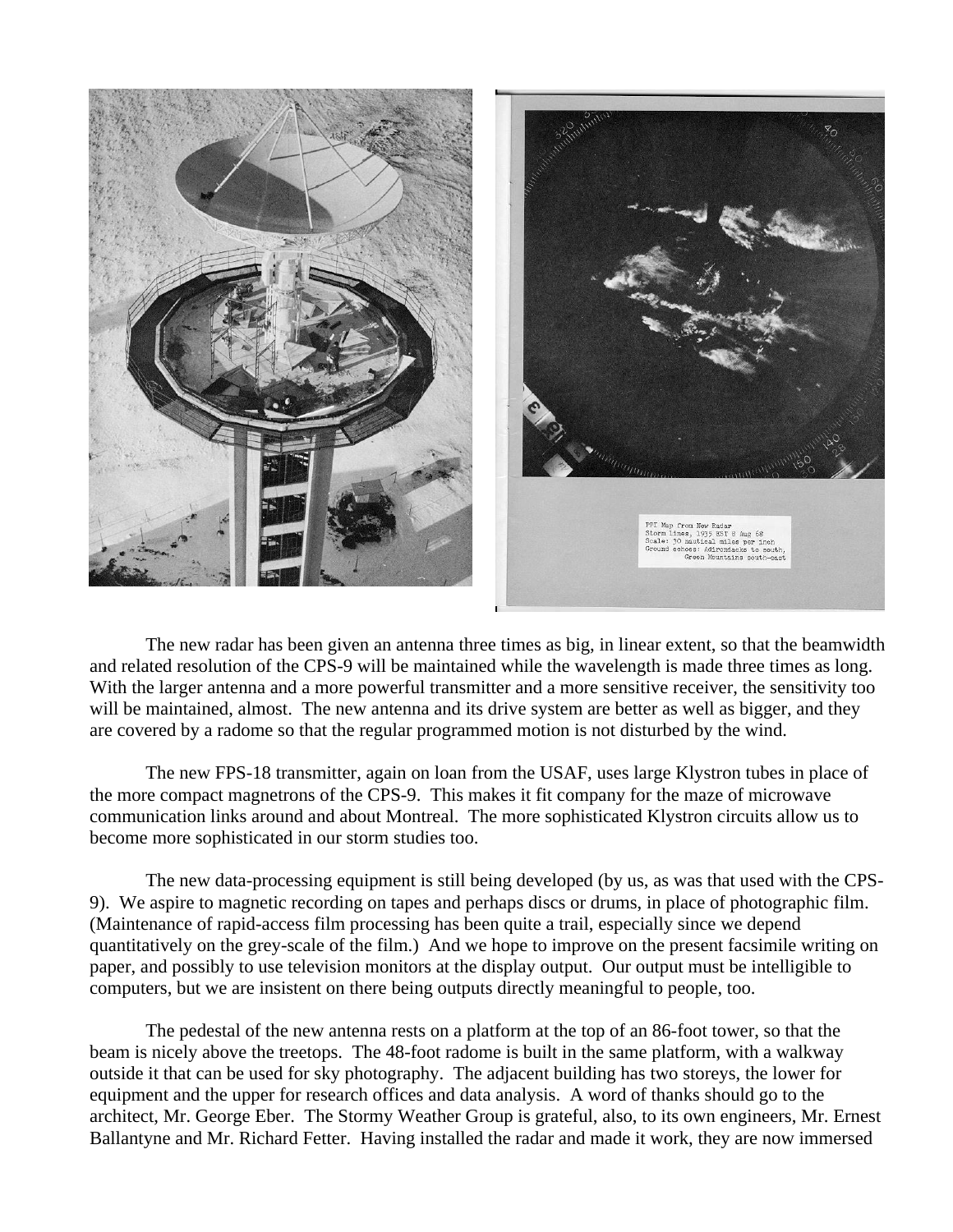in developing the system of data-processing.

#### The Stormy Weather Group

In 1943, Project Stormy Weather was assigned to Stewart Marshall, of the Canadian Army Operational Research Group. Working with him were Walter Palmer, direct from honours physics at McGill, and R.C. Langille, from explosives chemistry with George Wright in Toronto. J.T. Wilson as Director of Operational Research, and D.C. Rose as S.A.C.G.S. and head of the Group, assigned the project which was to make use of the weather echoes that had appeared, primarily as a nuisance, with the introduction of microwave radar. Project Stormy weather went very well. Availability of prototype MEW and MHF radars at NRC, maintained by NRC, had much to do with the success.

At the end of the war, Marshall went to McGill. Langille and Palmer stayed on with Guy Eon, who had joined the team, and the work they did in the next year demonstrated that weather radar could be quantitative, and so had a scientific future.

Palmer returned to McGill for a Ph.D., his research in weather radar supervised by Marshall. The new defence Research Board borrowed equipment for use at McGill, and provided modest financial support. Two graduate-student contemporaries of Palmer's took masters' degrees with weather radar as their research topic. These were Kendrick Gunn and Walter Hitschfeld, who spurned weather radar for their Ph.D. topics (for after all, the radar was out at Dawson College) and instead worked jointly on laboratory and theoretical approaches to The Growth of Raindrops from Cloud Droplets by Accretion.

In 1950, the air Force Cambridge Research laboratories (as it was to become) undertook substantial support of the work at McGill. Palmer had left for Canadian Celanese by this time, but Gunn and Hitschfeld stayed on as lecturers, and joined Marshall in the Stormy weather Research Group. The gun-laying radar at Dawson College had been replaced by an American AN\_TPS-10A, but USAF with their financial support encouraged the group to emphasise theoretical work at that stage. Thus began a long period of parallel support, with USAF supporting theory and analysis, and NRC supporting the radar observations.

Three men have joined the Group and left again. T.W.R. East came from the British radar Research establishment as a graduate student, stayed to become a member of the Group and of the McGill Physics Department, then left for industrial research at Raytheon of Canada. Phillip Langleben came as a graduate student from McGill, but when he subsequently joined the McGill teaching staff he joined Professor Pounder's Ice Research Group. Robert Barklie came from the Admiralty Research Establishment to commence our nucleation studies, then left to join the Tri-Service College at Royal Roads.

R.H. Douglas was seconded to McGill in 1954 by the Canadian Meteorological Service, "to take advantage of the Stormy Weather Group." The advantage was multilateral: Douglas received a Ph.D., contributed notably to the work on snow, spearheaded the Group's contribution to hail research in Alberta (his native province), became a charter member of the McGill Department of Meteorology, finally became Chairman of the Department of Agricultural Physics at Macdonald College.

E.J. Stansbury transferred to the Stormy Weather Group from the Eaton Electronics laboratory in 1959. He has guided our work in freezing nucleation from then until this year. For the past three years he has directed the establishment of our short-range lightning-location network. The nucleation work has led to important findings relevant to hail, especially those made recently by Gabor Vali, who went with Douglas to teach physics at Macdonald College, and whom we welcome now as the newest member of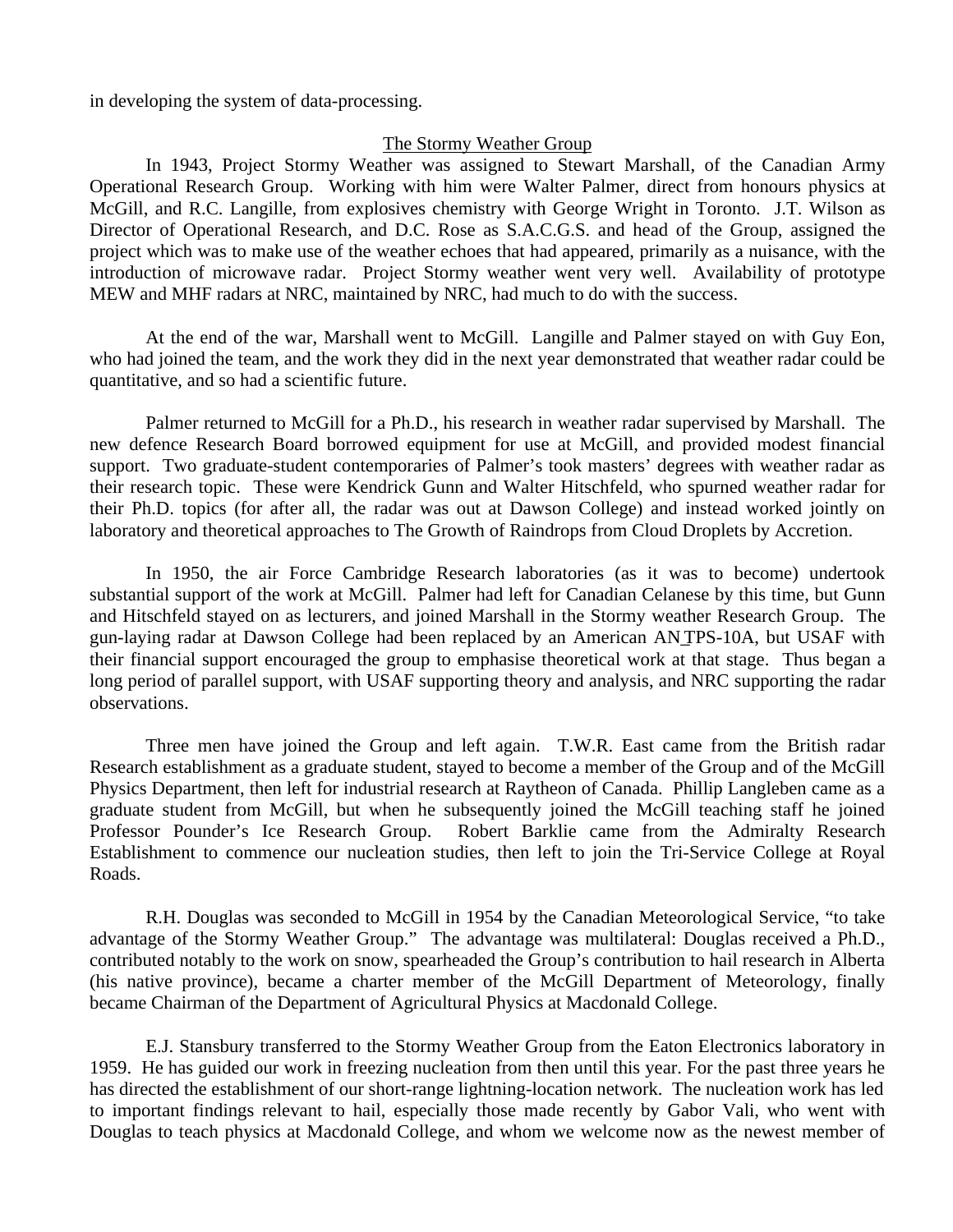#### the group.

R. R. Rogers joined the Department of Meteorology and the Stormy Weather Group in September 1967. As a Texan from M.I.T. and Cornell Aeronautical laboratories, he is the first man to join us after maturing as a radar meteorologist elsewhere.

The commencement of the Alberta Hail Project in 1956 made a great difference to the group. It brought the work on snow to a temporary stop, and led the introduction of laboratory work on freezing nucleation. It absorbed half the attention of the group, principally in the persons of Hitschfeld and Douglas. Formation of a McGill Department of Meteorology made more change. On the negative side, it has led to a physical separation of Hitschfeld and Douglas and their hail people from Marshall and Gunn and their rain, snow and radar. Positively, it has provided a considerable number of M. Sc. And Ph.D. candidates in meteorology who choose research in radar meteorology or something closely related.

Administrative opportunities have fallen to members of the Group (and indeed to members of the Department of Meteorology) with appalling concentration. Marshall became first chairman of Meteorology, then chairman of the senate Committee on Educational procedures, along with responsibility for television-for-teaching; now he seems to be in the clear again. Gunn became the university's timetable coordinator, then space coordinator; now he directs an Office of Research for Planning and Development. Hitschfeld played through the meteorology chairmanship in par-three-years, and now is Vice-Dean of the Physical sciences Division. Douglas is Chairman of the Physics Department at Macdonald College. Stansbury has been Associate Dean of Student Affairs, and now is Vice-Dean of the Faculty (of Arts and Science). Only Rogers and Vali are yet unscathed. These positions are fine avenues of service; we see it as vital to sanity and progress that they be viewed as a service alternative to undergraduate teaching, rather than a joy replacing scholarly activity.

One sees in our present circumstance the desirable use to be made of the research offices in the new radar weather observatory. These must be the eye of the academic storm, where research problems can be approached in the relative quiet of the country, and the Group must have its scientific meetings here, for a change of pace from academic committee meetings. One recalls the late beloved Clifford Purves, after a meeting at which Marshall (yes!) Had been a peacemaker, saying that we should be renamed the "Balmy Weather Group." This shall be our Centre for Balmy Weather.

|                                                     |      | <b>Stormy Weather Group Chronology</b>                            |
|-----------------------------------------------------|------|-------------------------------------------------------------------|
| <b>MARSHALL</b><br><b>PALMER</b><br><b>LANGILLE</b> | 1943 | Microwave Early Warning Radar, Ottawa Time-lapse films            |
| <b>EON</b><br><b>PERRY</b><br><b>TIBBLES</b>        | 1944 | Microwave Height Finder, Ottawa MEW's at Clinton, Dorval          |
| <b>HARE</b>                                         | 1945 | The "Bright band" in melting snow<br><b>Storm Stearing levels</b> |
|                                                     | 1946 | First "Journal of Meteorology" paper                              |
| <b>GUNN</b>                                         | 1947 | M-P drop-size distribution                                        |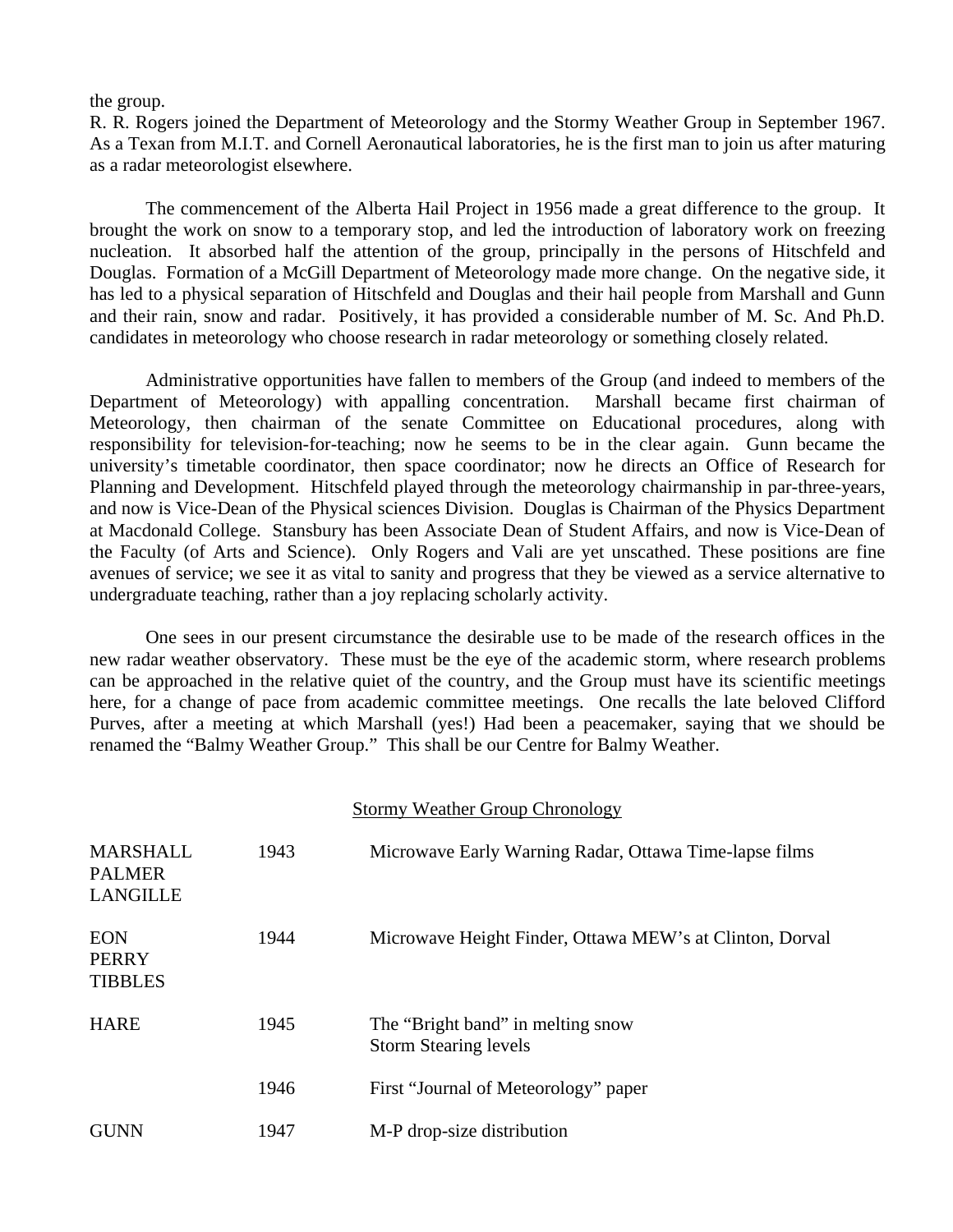| <b>HITSCHFELD</b>                                                      |      | Stepped gain<br>Vertical sections in stepped grey<br>ANTPS10-A at Dawson College                                                                                                |
|------------------------------------------------------------------------|------|---------------------------------------------------------------------------------------------------------------------------------------------------------------------------------|
|                                                                        | 1949 | Laboratory and theoretical work on growth of raindrops by accretion                                                                                                             |
| <b>KERKER</b>                                                          | 1950 | <b>USAF</b> contract<br>Scattering by aspherical particles                                                                                                                      |
| LANGLEBEN1951<br><b>RIGBY</b>                                          |      | ANTPS10-A moved to Dorval<br>Development of particle-size distributions                                                                                                         |
| <b>WALLACE</b><br>EAST, T.W.R.                                         | 1952 | The "3 <sup>rd</sup> Radar Meteorology Conference" at McGill<br>Airline radar study<br><b>Fluctuations</b><br>Microwave properties of precipitation                             |
| <b>MELZAK</b><br><b>BORDAN</b><br><b>POWER</b>                         | 1953 | Theory of snow-crystal habit<br>Theory of random coalescence<br>Correction for attenuation<br>Generating level for snow<br>Zenith-pointing radar at McGill                      |
| <b>DOUGLAS</b>                                                         | 1954 | CPS-9 at Dorval<br>Trails and trajectories<br>Size-sorting in wind shear                                                                                                        |
| <b>DENNIS</b>                                                          | 1955 | CAPPI (with scissors)                                                                                                                                                           |
| <b>GAHERTY</b>                                                         | 1956 | Generating cells<br>Rain by coalescence<br>Turbulence in snow<br>CAPPI by film conversion                                                                                       |
| <b>LEGG</b>                                                            | 1957 | Storm height hail probability (Alberta)<br>Hail and tornadoes                                                                                                                   |
|                                                                        | 1958 | Electronic and automated CAPPI                                                                                                                                                  |
| <b>BARKLIE</b><br><b>GOKHALE</b><br><b>SUMMERS</b><br><b>STANSBURY</b> | 1959 | Laboratory growth of snow crystals<br>Growth by accretion in ice phase<br>Convective storms in sever wind-shear<br>Freezing nucleation                                          |
|                                                                        | 1960 | CAPPI in stepped grey scale<br>Hail size and reflectivity<br>The intensity of hailfall<br>Is heterogeneous nucleation stochastic?<br>Updarught and accumulation in cumulonimbus |